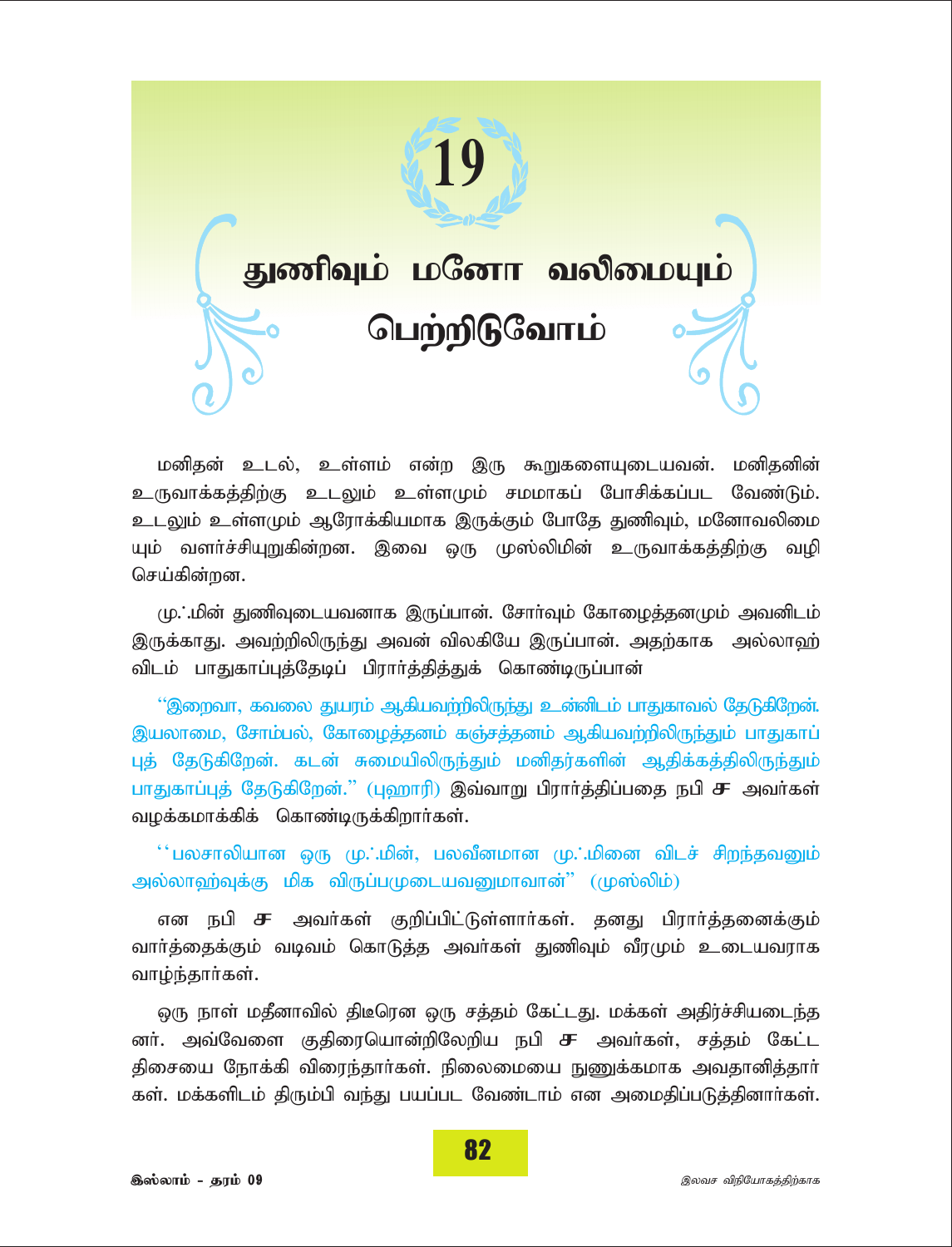மற்றொரு பொழுது நபி **சு** அவா்கள் தனிமையாகப் பள்ளத்தாக்கொன்றில் தூங்கிக் கொண்டிருந்தார்கள். நாட்டுப்புற அறபி ஒருவன் உருவிய வாளுடன் முன்னே வந்து நின்றான். சத்தம் கேட்டு விழித்த நபி **சு** அவர்களைப் பார்த்து, *K`k;kNj ck;ikf; fhg;ghw;WtJ ahh; vdf; Nfl;lhd;. ~my;yh`;|* என்று அவர்கள் பதிலளித்ததும் அவனின் கையிலிருந்த வாள் நழுவிக் கீழே விழுந்தது. அதனைக் கையிலெடுத்த நபி **சு** அவர்கள், இப்போது உம்மைக் காப்பாற்றுவது யார் எனத் திருப்பிக் கேட்டார்கள். கடுமையாகத் தண்டிக்கும் அந்த இறைவன்தான் என அவன் பதிலளித்தான். நபி **சு** அவர்கள் அவனை *tpl;L tpl;lhu;fs;. gpd;dh; mtd; jd; rfhf;fsplk; nrd;W>* '*ehd; kdpjh;fspy;* மிக சிரேஷ்டமான ஒருவரிடமிருந்து மீண்டு வருகிறேன்' என மகிழ்வோடு கூறினான்.

இந்த இரண்டு சம்பவங்களும் முஹம்மத் **ச** அவர்களின் துணிவுக்குச் சிறந்த எடுத்துக் காட்டுகளாகும். நபி **சு** அவா்கள் உளத் துணிவையும் *cly; typikAk; tsh;g;gjpy; Kd;khjpupahfj; jpfo;e;jhh;fs;. ky;Aj;jk;>* அம்பெறிதல், குதிரையோட்டம் போன்றவற்றில் ஈடுபட்டு மற்றவர்களுக்கு *Kd;khjpupahfj; jpfo;e;jhu;fs;.*

ஒரு மு**்**.மின் கோழையாகவன்றி துணிச்சலுடையவனாக இருக்க வேண்டும். அனைத்தும் அல்லாஹ்வின் நாட்டப்படியே நடக்கின்றன. அவனது நாட்டமின்றி எதுவும் நடப்பதில்லை.

"இந்த உலகமே ஒன்று திரண்டு நன்மை செய்ய முயன்றாலும், உனக்கு ஏற்கனவே அல்லாஹ் விதித்து வைத்துள்ளதைத் தவிர மேலதிகமாக எந்த நன்மையையும் செய்ய முடியாது. இந்த உலகமே ஒன்று திரண்டு உனக்குத் தீங்கிழைத்து விட முயன்றாலும் அல்லாஹ் உனக்கு ஏற்கனவே விதித்ததைத் தவிர வேறு எந்தத் தீங்கையும் செய்ய இயலாது.'' (திர்மிதி)

இது நபி **சு** அவர்கள் இப்னு அப்பாஸ் **வெ** அவர்களுக்குக் கூறிய அறிவுரையாகும். இந்த நபிமொழி முஸ்லிம்களுக்குத் துணிவையும், மனோ வலிமையையும் ஏற்படுத்தத் தூண்டுவதாக உள்ளது.

உடல், உளத் துணிவு போலவே மனோவலிமையும் ஒரு மு. மினிடம் காணப்பட வேண்டிய பண்பாகும். வெற்றுணர்வு, தனிமைத்துயர், விரக்தி, கவலை, சோர்வு, நம்பிக்கையின்மை போன்றன அவனிடம் இருக்கக் கூடாது. ஒரு மனிதன் வெற்றுணர்விலிருந்து விடுபட வேண்டுமாயின், அல்லாஹ்வின் அருட் கொடைகளை நினைத்துப் பார்க்க வேண்டும். அவன் உங்கள் மீது தனது அருட்கொடைகளை வெளிப்படையாகவும், மறைமுகமாகவும் சொரிந்துள்ளான்.

அல்லாஹ் எமக்களித்துள்ள அருட்கொடைகளையும், வாய்ப்புக்களையும் எண்ணி, அவனுக்கு நன்றியுடையவர்களாக இருக்க வேண்டும். உடல் நலத்தை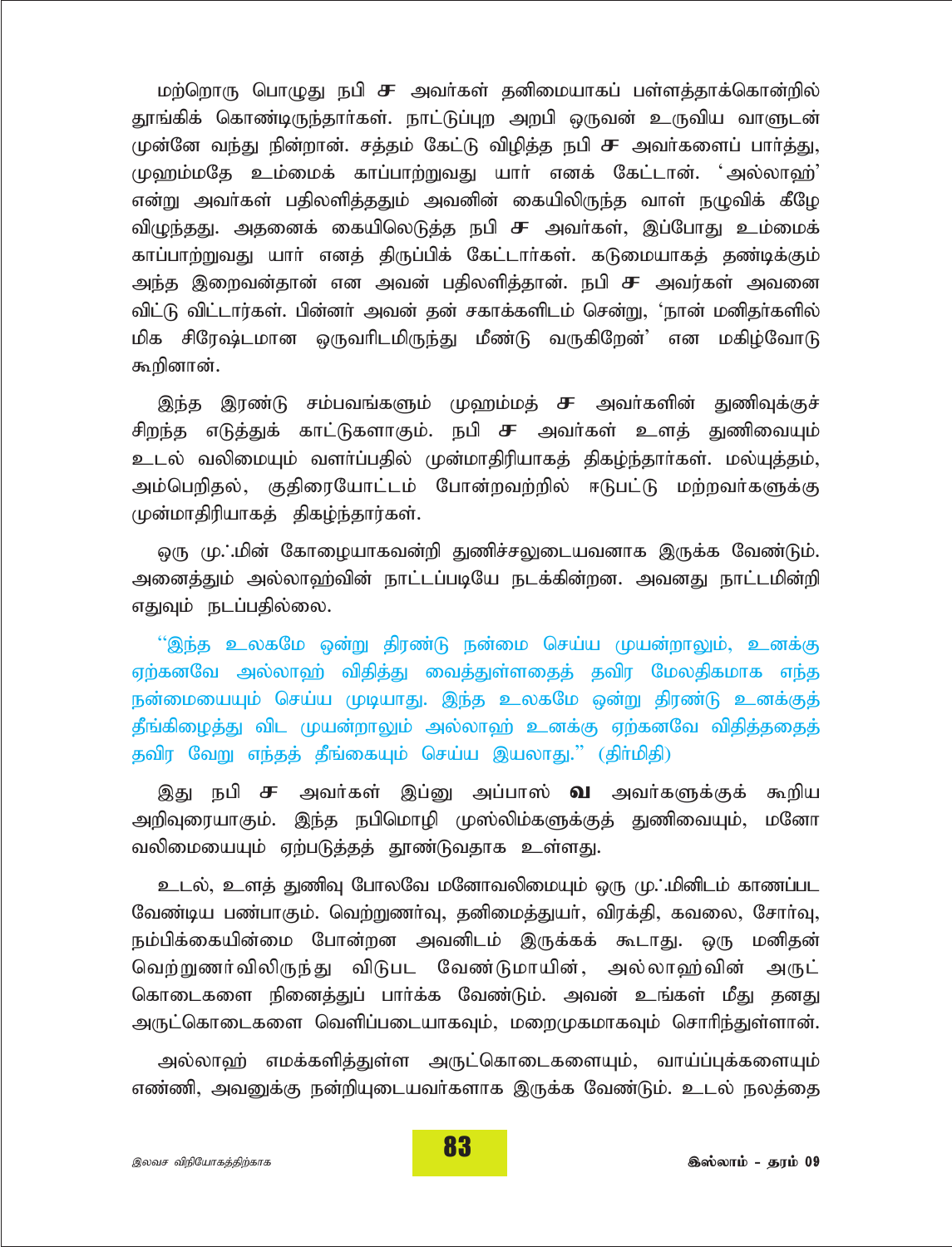யும், குறைகளற்ற புலன்களையும், வாழ்வதற்கேற்ற வசதிகளையும் அருளாகத் தந்துள்ளான். சேர்ந்து நடப்பதற்குக் குடும்பத்தையும், உறவினர்களையும், நண்பர் களையும் ஏற்படுத்தியுள்ளான். இவ்வாறு ஒவ்வொன்றாக எண்ணி மகிழும்போது <u>வெறுமையுணர்வு நீங்கும்; இல்லை என்ற கவலை அகலும்; தனிமைத்துயர்</u> மறையும்; விரக்தி விலகும்; மனம் வலிமை பெறும்; உள்ளம் ஒளிபெறும்.

போதுமென்ற மனமே மனதுக்கு நிம்மதியைத் தரும்; வாழ்வை வளப்படுத்தும்.

"இறைவன் உமக்களித்தவற்றைக் கொண்டு திருப்தியடைவாயாயின் <u>மக்களிடையே நீ பெருஞ் செல்வந்தனாகத் திகழ்வாய்" (இப்னுமாஜா)</u>

என நபி **சு** அவர்கள் குறிப்பிட்டார்கள். கிடைப்பவற்றில் திருப்தியடைய வேண்டும். அதற்காக அல்லாவற்வக்கு நன்றி செலுத்த வேண்டும்.

 $^{'}$ ஆகவே, நான் உமக்குக் கொடுப்பதைப் பெற்றுக்கொண்டு அதற்காக நன்றி செலுத்திக் கொண்டிருப்பாயாக.'' (7:144)

கிடைக்காதவற்றை நினைத்துக் கவலை கொள்ளக் கூடாது. கிடைப்பவ**ற்றில்** திருப்தி காண வேண்டும். வரலாற்றில் தடம்பதித்த நல்லடியார்கள் பலர் தங்கள் வாழ்வில் சுகத்தையோ வசதிகளையோ பெற்றிருக்கவில்லை, ஏழைகளாகவும், *cly; eypTw;wth;fshfTk; fhzg;gl;lhh;fs;.*

்இவ்வுலக வாழ்வில் அவர்களுடைய வாழ்க்கைத் தேவைகளை அவர்களுக் *fpilapy; ehNk gfph;e;J nfhLj;Njhk;| (43:32)*

என்ற அல்-குர்ஆன் வசனம் அவர்களது மனதுக்கு <u>ஆறு</u>தலளித்தது. பல்வேறு குறைகளுக்கு மத்தியிலும் நிம்மதியாக வாழ்ந்து சாதனைகளை நிலைநாட்டி யிருக்கிறார்கள்.

அவா் ஓா் அடிமை, ஏழை, காிய நிறத்தவா், சப்பை மூக்கா், பரட்டைத் தலையா். ஆனால் அன்று வாழ்ந்த மாபெரும் அறிஞர். அவா் யாா் தொியுமா? அதா இப்னு அபீ ரபாஹ் என்ற தாபிஈ ஆவார். உலக வாழ்வில் பல பாக்கியங் களை இழந்திருந்த அவர் அவற்றைப் பொருட்படுத்தவில்லை. தனது மனோவலிமையை உறுதிப்படுத்திக் கொண்டார்; வரலாற்று மனிதர்களுள்  $\alpha$ ருவராகத் தடம்பதித்தார். வாம்வில் சாதனைகள் படைப்பதும் வெற்றி பெறுவதும் மனோநிலையைப் பொறுக்கேயாகும். சளைக்காக மனமே வெற்றியின் இரகசியமாகும்.

மனித வாழ்வில் சோதனைகளும் துன்பங்களும் இயல்பானவை. ஆதலால் அவை வரும்போது துவண்டு விடக் கூடாது. நம்பிக்கையி<u>ழந்து</u> விரக்தி யடையக் கூடாது. அவற்றை உடன்பாடாக நினைக்க வேண்டும். அவற்றிலிருந்து படிப்பினை *ngw Ntz;Lk;. Vnddpy;> mit mtdJ <khidg; ghPl;rpf;Fk;* கருவிகளாகும், பாவங்களுக்கும் பரிகாரமாகும்.

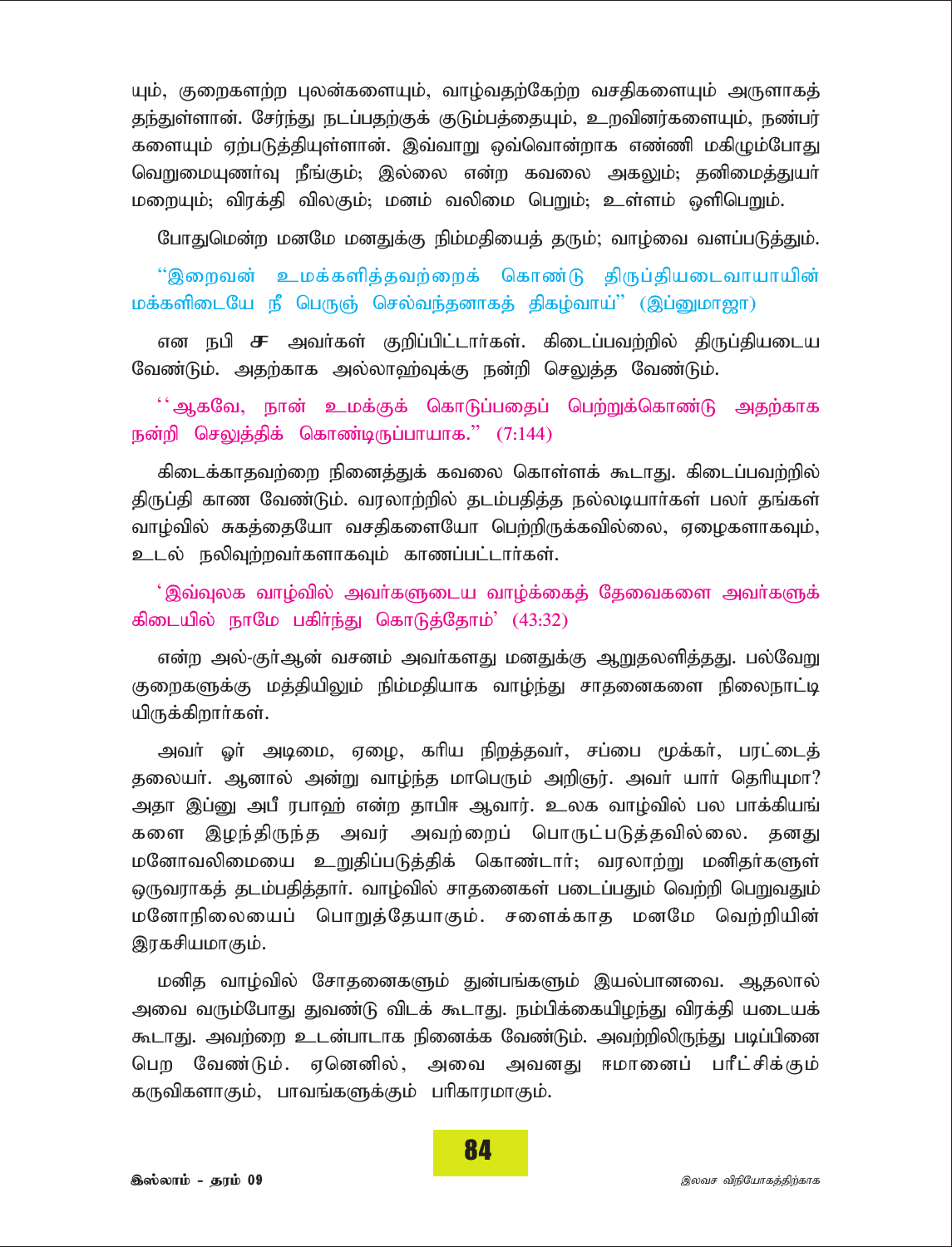$^{\prime\prime}$ அல்லாஹ் எவருக்கு நன்மையை நாடுகிறானோ அவருக்கு முதலில் துன்பங் களையே கொடுக்கிறான்" (புஹாரி) என நபி **சு** அவர்கள் குறிப்பிட்டுள்ளார்கள்.

 $``$ (விசுவாசிகளே) ஓரளவு பயத்தாலும், பசியாலும், பொருட்கள், உயிர்கள், விளைச்சல்கள் ஆகியவற்றின் நஷ்டத்தாலும் நாம் உங்களை சோதிப்போம். என்றாலும் (நபியே இச்சோதனைகளால் ஏற்படும் கஷ்டங்களைச்) சகித்துக் கொண்டிப்போருக்கு நீர் நன்மாராயம் கூறுவீராக" (2:155) என்று அல்குர்ஆன் குறிப்பிடுகின்றது.



*tho;tpy; Vw;gLk; Jd;gq;fSk;> NrhjidfSk; my;yh`;tpd; ehl;lg;gbNa* நடக்கின்றன என்பதில் உறுதி கொள்ள வேண்டும். சோதனைகளின் போது பொறுமை கொள்ள வேண்டும். அதற்காக அல்லாஹ் நற்கூலி வழங்குவான் என்பதை நம்பி உள்ளத்தைத் திடப்படுத்திக்கொள்ள வேண்டும். மனந் தளர்ந்து விடவோ, விரக்தியடையவோ கூடாது. ஏனெனில், சிரமத்துக்குப் பின்னால் இலேசும், துன்பத்துக்குப் பின்னால் இன்பமும், நெருக்கடிக்குப் பின்னால் விமோசனமும் கிடைக்கப் பெறுகின்றன என்பதை இஸ்லாம் எமக்குக் கற்றுத் தருகின்ற<u>து</u>. கொழுந்து விட்டெரியும் தீக்குண்டத்தில் இப்றாஹீம் (அலை) அவா்கள் எறியப்பட்ட நிலையை எண்ணிப் பாருங்கள். மாபெரும் துன்பத்துக்குள் அல்லாஹ் அவர்களுக்கு சாந்தியை அருளினான் அல்லவா?

எதிர்காலத்தில் என்ன நடக்குமோ என அஞ்சுவதும், நம்பிக்கை இழப்பதும் *kNdh typikiaf; Fd;wr; nra;Ak;@ tPzhd ftiyfisj; Njhw;Wtpf;Fk;.* ஆதலால் முஸ்லிம்கள் அனைத்தையும் அல்லாஹ்விடம் பொறுப்புச் சாட்டிவிடுவா். எதிர்காலம் அல்லாஹ்வின் கையிலேயே இருப்பதாக நம்பிச் செயற்படுவர். தம்மைக் காப்பவனும் தமக்கு உணவளிப்பவனும் அவனே. வாழ்வும் மரணமும் அவன் கையிலேயே உள்ளது என உறுதிகொள்வர்.